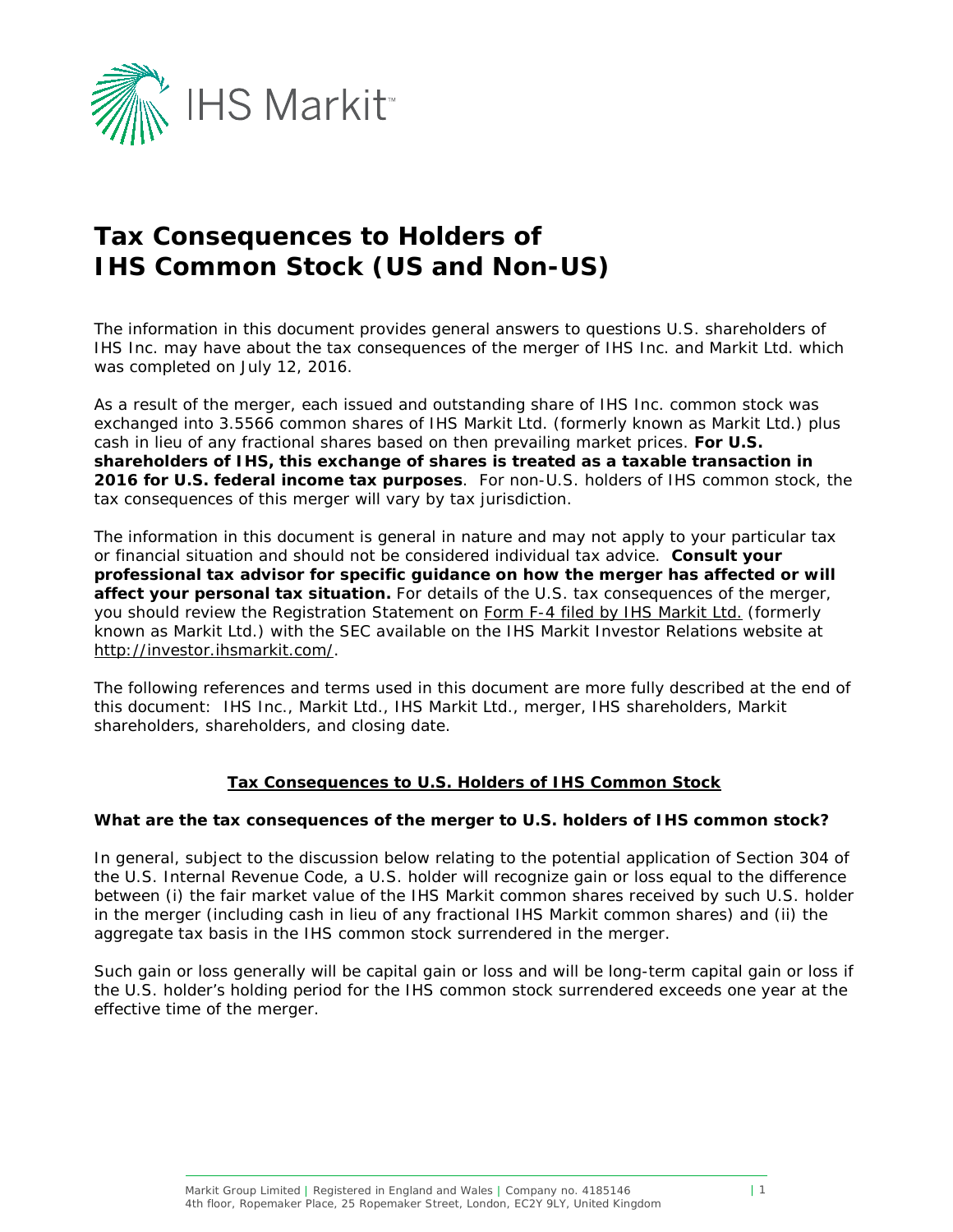

# *(Cont'd from page 1)*

#### **I did not sell my IHS stock. Why is my broker reporting on a Form 1099 that my IHS stock was sold/disposed of in the merger?**

For U.S. shareholders, the exchange of IHS stock for IHS Markit common shares in the merger was a taxable transaction. The exchange was generally reported as a sale of IHS stock for

proceeds in the form of IHS Markit common shares with a value equal to the fair market value of IHS Markit common shares as of the closing date of the merger.

Shareholders (other than those exempt from information reporting in the U.S.) should receive a Form 1099 from their bank or broker in February 2017 reporting the proceeds of the merger.

#### **How were the proceeds on the Form 1099 determined?**

The proceeds of the exchange of IHS stock for IHS Markit common shares in the merger were determined by multiplying the number of IHS shares you held by \$116.94. This value was determined by multiplying \$32.88, the fair market value of one common share of Markit Ltd. as of the closing date of the merger, by the 3.5566 exchange ratio. The \$32.88 fair market value of Markit Ltd. was determined by averaging the high and low trading prices of one Markit Ltd. common share on the NASDAQ on July 12, 2016.

#### **How do I calculate my gain/loss?**

If you were a U.S. shareholder of IHS stock at the time of the merger, you will generally recognize capital gain or loss in 2016 equal to the difference between the value of the IHS Markit common shares you received (valued at \$32.88 per IHS Markit common share), including cash in lieu of any fractional IHS Markit common shares) and the cost basis of your IHS stock. The cost basis of your IHS stock generally is the purchase price you paid for the stock plus the costs of the purchase such as commissions or transfer fees. U.S. employees who received Restricted Stock Units under the IHS Inc. Long Term Incentive Plan will have different rules and will include in the adjusted cost basis the fair market value of the shares on the vest date.

#### **What is my basis in my new IHS Markit (INFO) common shares**?

A U.S. holder's aggregate tax basis in the IHS Markit common shares received in exchange for IHS stock will generally be \$32.88 per share, which is equal to the fair market value of IHS Markit common shares as of the closing date of the merger.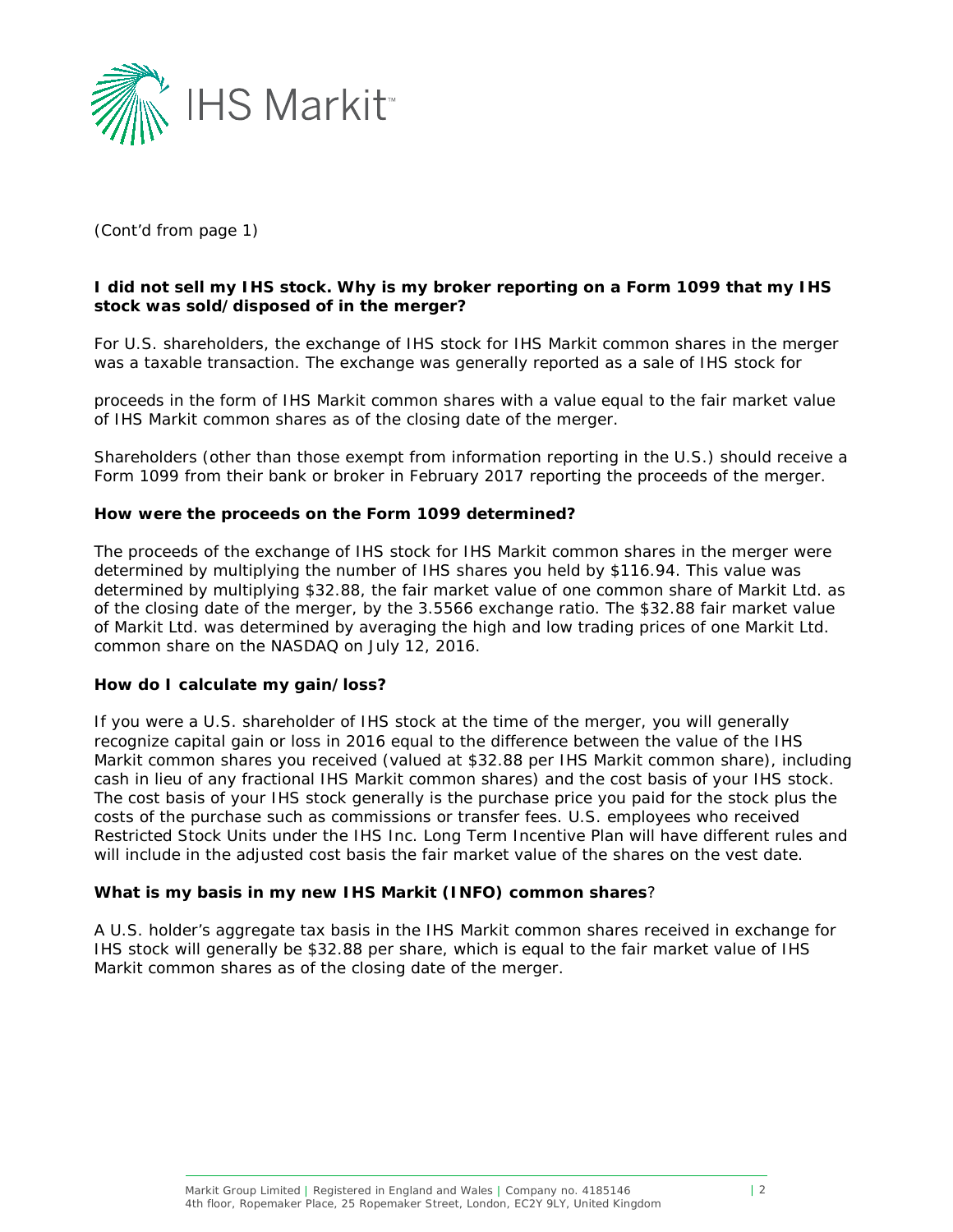

*(Cont'd from page 2)*

### **Where can I find documentation of the share values described in the question above to give to my tax preparer?**

IHS Markit has posted an *Internal Revenue Service Form 8937* on our investor relations webpage that provides:

- a) The fair market value of one IHS Markit Ltd. common share at the time of the merger: \$32.88
- b) The fair market value of 3.5566 IHS Markit Ltd. common shares at the time of merger: \$116.94
- c) A description of the tax consequences of the exchange of IHS stock for IHS Markit common shares in the merger

Go to [www.ihsmarkit.com.](http://www.ihsmarkit.com/) Click on the Investor Relations link, then click on Financial Information, and finally click on **IRS Form 8937.** 

#### **Is the gain/loss long-term or short-term?**

Your gain or loss will be long-term capital gain or loss if you held your IHS shares for more than a year prior to the closing date. Gain or loss must be calculated separately for each block of IHS stock if blocks of IHS stock were acquired at different times or for different prices.

#### **When did my holding period in my new IHS Markit common shares begin?**

The holding period for the IHS Markit common shares received in exchange for IHS stock began on July 13, 2016, the day after the closing date.

#### **What is Section 304 of the U.S. Internal Revenue Code and how might it be applicable to me?**

If you were holding shares of both Markit and IHS at the time of the merger, the entire value of the IHS Markit common shares you received in exchange for your IHS stock in the merger could be treated as a dividend rather than a sale or exchange, under Section 304 of the U.S. Internal Revenue Code. This is described more fully in Amendment No. 1 to the Form F-4 Registration Statement filed by Markit Ltd. with the Securities and Exchange Commission on June 6, 2016. Consult your professional tax advisor for guidance.

#### **Am I subject to the Net Investment Income Tax?**

Individuals receiving net investment income, which includes dividends and capital gains, among other items, are subject to a 3.8% Net Investment Income Tax on all or a portion of those income items if their modified adjusted gross income for a calendar year (including the net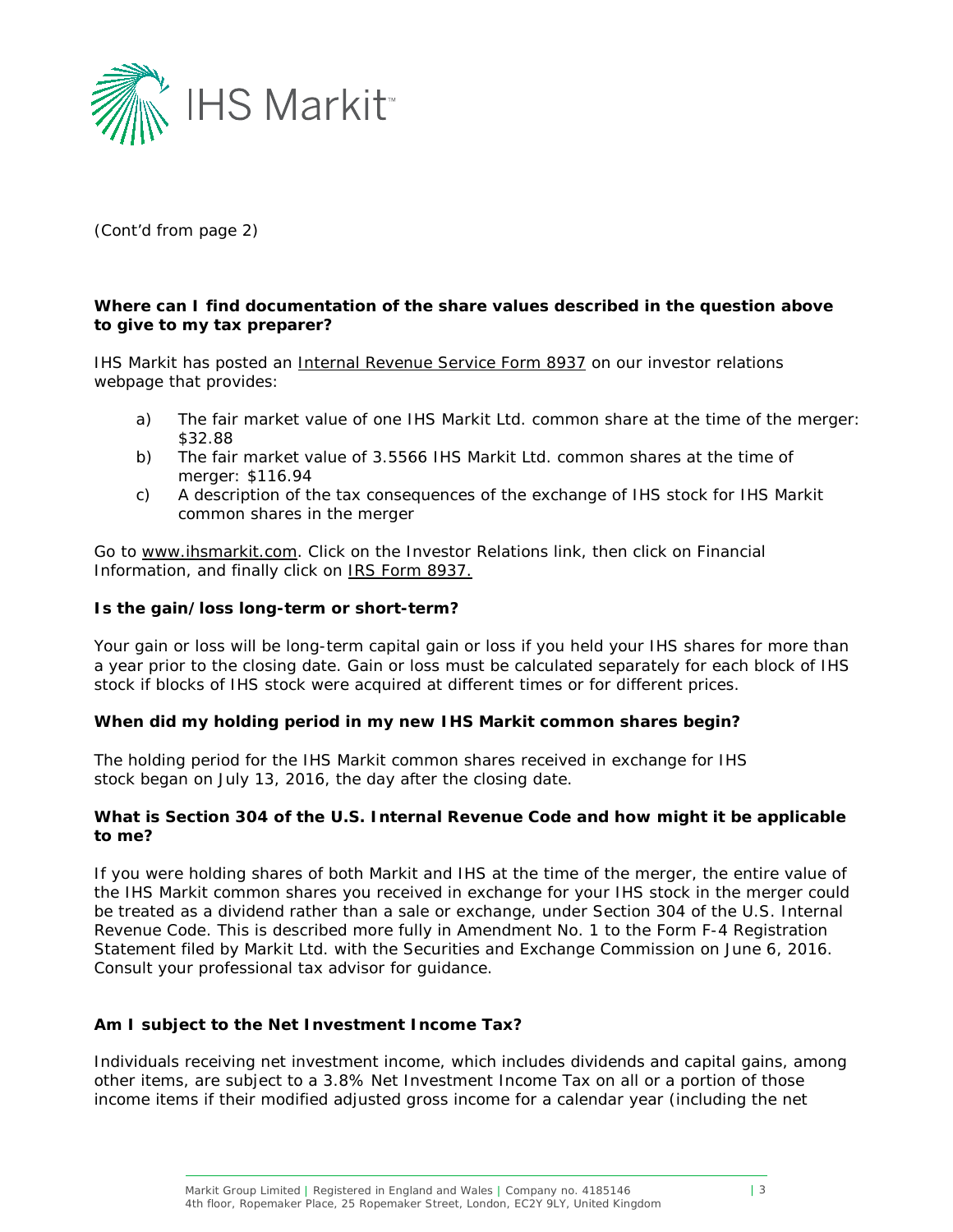

*(Cont'd from page 3)*

investment income items) exceeds \$200,000 for an unmarried individual, \$250,000 for a married taxpayer filing a joint return (or a surviving spouse), or \$125,000 for a married individual filing a separate return. For information about the Net Investment Income Tax, please visit [http://www.irs.gov/Individuals/Net-Investment-](http://www.irs.gov/Individuals/Net-Investment-%20Income-Tax) Income-Tax.

# **Are the capital gains and losses subject to state tax?**

Generally yes, unless state tax law specifically exempts or excludes such gains and losses. Please contact your tax advisor about the application of these rules to you.

# **Am I subject to U.S. backup withholding tax?**

Under certain U.S. federal income tax rules, information reporting requirements may apply, including providing your bank or broker with a Social Security number, and an IRS Form W-9 or W-8BEN, as applicable, to establish that you are not subject to backup withholding. Contact your bank or broker for more information.

#### **Why is the merger a taxable transaction for U.S. holders of IHS stock?**

In this transaction, IHS stock was exchanged for IHS Markit Ltd. common shares in a transaction which did not qualify as a tax-free "reorganization" under the U.S. Internal Revenue Code. Even if the transaction had qualified as a tax-free "reorganization," U.S. holders of IHS stock still would have been required to recognize taxable gain on the exchange, because business combinations where the stock in a U.S. company is exchanged for stock in a foreign company generally results in the recognition of taxable gain for U.S. shareholders of the U.S. company under U.S. tax rules, if those shareholders collectively receive more than 50 percent of the stock of the foreign company in the transaction.

#### **Tax Consequences to Non-U.S. Holders of IHS Stock**

#### **Are non-U.S. holders of IHS stock liable for U.S. federal income tax on the merger?**

In general, a non-U.S. holder of IHS Markit common shares will not be subject to U.S. federal income tax or U.S. federal withholding tax on any gain recognized on the exchange of IHS stock for IHS Markit common shares in the merger, unless:

- The gain is effectively connected with the non-U.S. holder's conduct of a trade or business in the U.S., and if required by an applicable tax treaty, is attributable to a permanent establishment maintained by the non-U.S. holder in the U.S.; or
- The non-U.S. holder is a nonresident alien individual present in the U.S. for 183 days or more during the taxable year of the sale or disposition, and certain other requirements are met.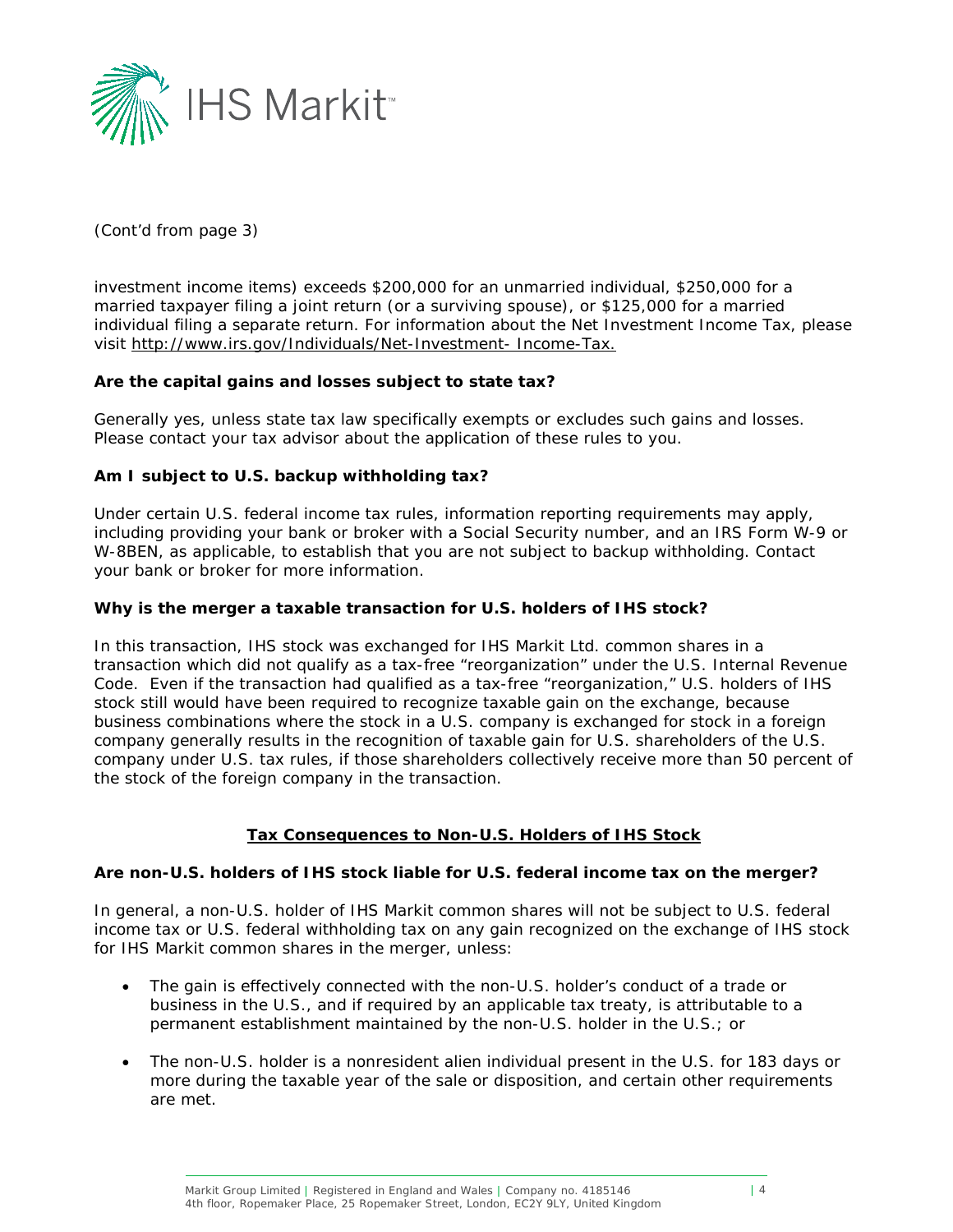

*(Cont'd from page 4)*

Non-U.S. holders of IHS stock should consult with their tax advisor for more information.

# **I am a non-U.S. taxpayer. Why did my bank/broker withhold U.S. income tax on my IHS stock?**

If you were holding shares of both Markit and IHS at the time of the merger, the entire value of the IHS Markit common shares you received in exchange for your IHS stock in the merger could be treated as a dividend rather than a sale or exchange, under Section 304 of the U.S. Internal

Revenue Code. Any amount treated as a dividend could be subject to U.S. withholding tax if you are a non-U.S. taxpayer. This is described more fully in Amendment No. 1 to the Form F-4 Registration Statement filed by Markit Ltd. with the Securities and Exchange Commission on June 6, 2016. Consult your professional tax advisor for guidance.

In addition, under certain U.S. tax reporting rules, you may be subject to U.S. backup withholding if you fail to provide complete and accurate required information to your bank or broker, which may include an IRS Form W-9 or Form W-8BEN, as applicable. Contact your bank or broker for more information.

# **As a non-U.S. holder of IHS stock, can I receive a refund of U.S. backup withholding tax?**

Please contact your tax advisor to determine if a refund is available to you. More information is also available from the IRS at [www.irs.gov.](http://www.irs.gov/)

#### **I was a non-U.S. shareholder of IHS stock. Is this transaction taxable in my tax jurisdiction?**

Different tax jurisdictions may have different tax treatments. Contact your tax advisor about your specific tax obligations.